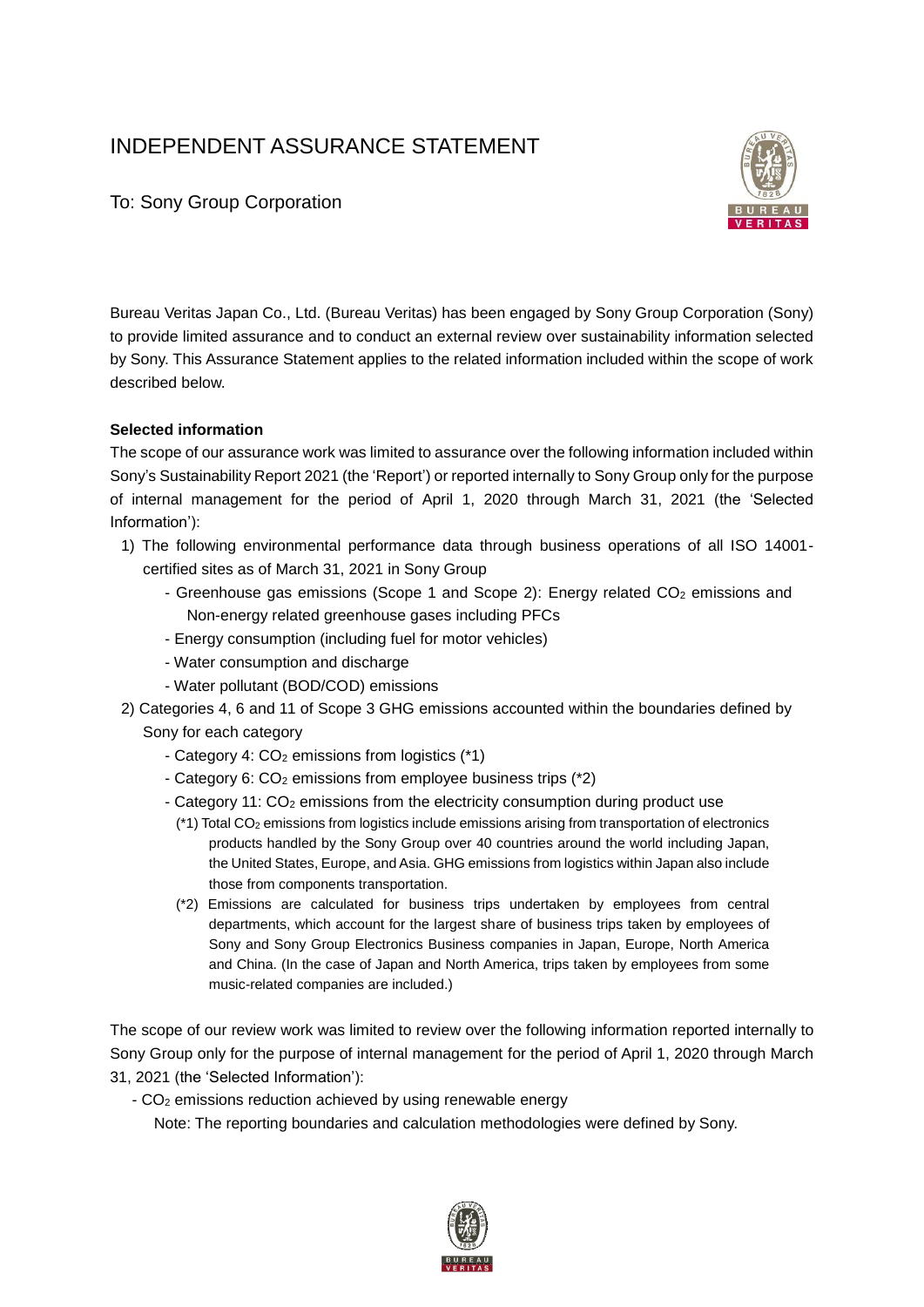#### **Reporting criteria**

The Selected Information included within the Report needs to be read and understood together with the reporting criteria stated in the Report.

The Selected Information reported internally to Sony Group only for the purpose of internal management needs to be read and understood together with the internal reporting criteria defined by Sony.

## **Limitations and Exclusions**

Excluded from the scope of our work is any verification of information relating to:

- Activities outside the defined verification period;
- Any other information within the Report, which is not listed as the Selected Information.

This limited assurance engagement relies on a risk based selected sample of sustainability data and the associated limitations that this entails. This independent statement should not be relied upon to detect all errors, omissions or misstatements that may exist.

#### **Responsibilities**

This preparation and presentation of the Selected Information in the Report are the sole responsibility of the management of Sony.

Bureau Veritas was not involved in the drafting of the Report or of the Reporting Criteria. Our responsibilities were to:

- obtain limited assurance about whether the Selected Information has been prepared in accordance with the Reporting Criteria by conducting our assurance work;
- assess the reliability and accuracy of the Selected Information by conducting our review work;
- form an independent conclusion based on the assurance procedures performed and evidence obtained; and
- report our conclusions to the Directors of Sony.

#### **Assessment Standard**

We performed our assurance work in accordance with International Standard on Assurance Engagements (ISAE) 3000 (Revised), Assurance Engagements Other than Audits or Reviews of Historical Financial Information (Effective for assurance reports dated on or after December 15, 2015) issued by the International Auditing and Assurance Standards Board and ISO14064-3 (2006): Greenhouse gases - Part 3: Specification with guidance for the validation and verification of greenhouse gas assertions.

We performed our review work by using Bureau Veritas' standard procedures for external review of sustainability information.

#### **Summary of work performed**

As part of our independent verification, our work included:

- 1. Conducting interviews with relevant personnel of Sony Group;
- 2. Reviewing the data collection and consolidation processes used to compile Selected Information, including assessing assumptions made, and the data scope and reporting boundaries;
- 3. Reviewing documentary evidence provided by Sony Group;
- 4. Reviewing Sony Group systems for quantitative data aggregation and analysis;

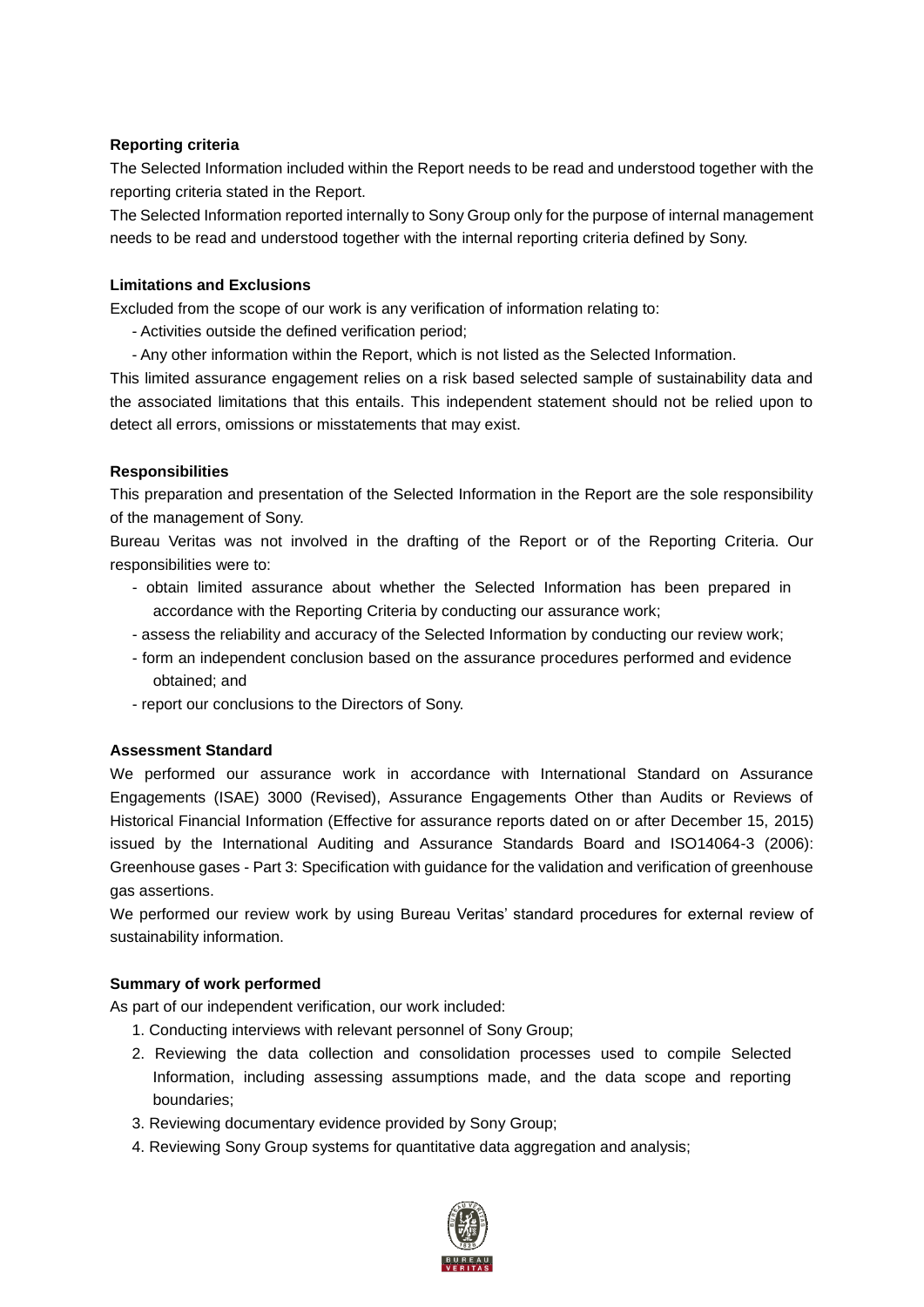- 5. Verification of sample of data back to source by carrying out three physical site visits at the following locations:
	- Sony's headquarters
	- Sony Global Manufacturing & Operations Corporation, Kohda Site
	- Sony Interactive Entertainment Inc. Sony City

Bureau Veritas also assessed the reliability of environmental performance data management across other sites and business sections by testing the implementation and effectiveness of the Sony Global Environmental Management System (GEMS).

- 6. Reperforming a selection of aggregation calculations of the Selected Information;
- 7. Comparing the Selected Information to the prior year amounts taking into consideration changes in business activities, acquisitions and disposals.

The procedures performed in a limited assurance engagement vary in nature and timing from, and are less in extent than for, a reasonable assurance engagement.

Consequently, the level of assurance obtained in a limited assurance engagement is substantially lower than the assurance that would have been obtained had a reasonable assurance engagement been performed.

# **Verified greenhouse gas emissions**

We performed our verification work on greenhouse gas emissions data in accordance with the requirements of ISO14064-3(2006).

Verified data in greenhouse gas assertion made by Sony are as follows.

|         | Greenhouse<br>gas emissions<br>$[kt-CO2e]$ | <b>Boundary</b>                                                                                                                                                                  |
|---------|--------------------------------------------|----------------------------------------------------------------------------------------------------------------------------------------------------------------------------------|
| Scope 1 | 189                                        | $CO2$ emissions from energy use and other greenhouse gases<br>including PFCs through business operations of all ISO 14001-<br>certified sites as of March 31, 2021 in Sony Group |
| Scope 2 | 1,204                                      |                                                                                                                                                                                  |
|         | (market-based)                             |                                                                                                                                                                                  |
| Scope 3 | 11,658                                     | Categories 4, 6 and 11 of Scope 3 GHG emissions accounted<br>within the boundaries defined by Sony for each category                                                             |

The breakdown of Scope 3 emissions are as follows.

Category 4: 249 kt-CO<sub>2</sub>e Category  $6: 6$  kt-CO<sub>2</sub>e Category 11: 11,403 kt-CO<sub>2</sub>e

# **Conclusion**

On the basis of our methodology and the activities described above:

- Nothing has come to our attention to indicate that the Selected Information has not been properly prepared, in all material respects, in accordance with the Reporting Criteria;
- It is our opinion that Sony has established appropriate systems for the collection, aggregation and analysis of quantitative data within the scope of our work.